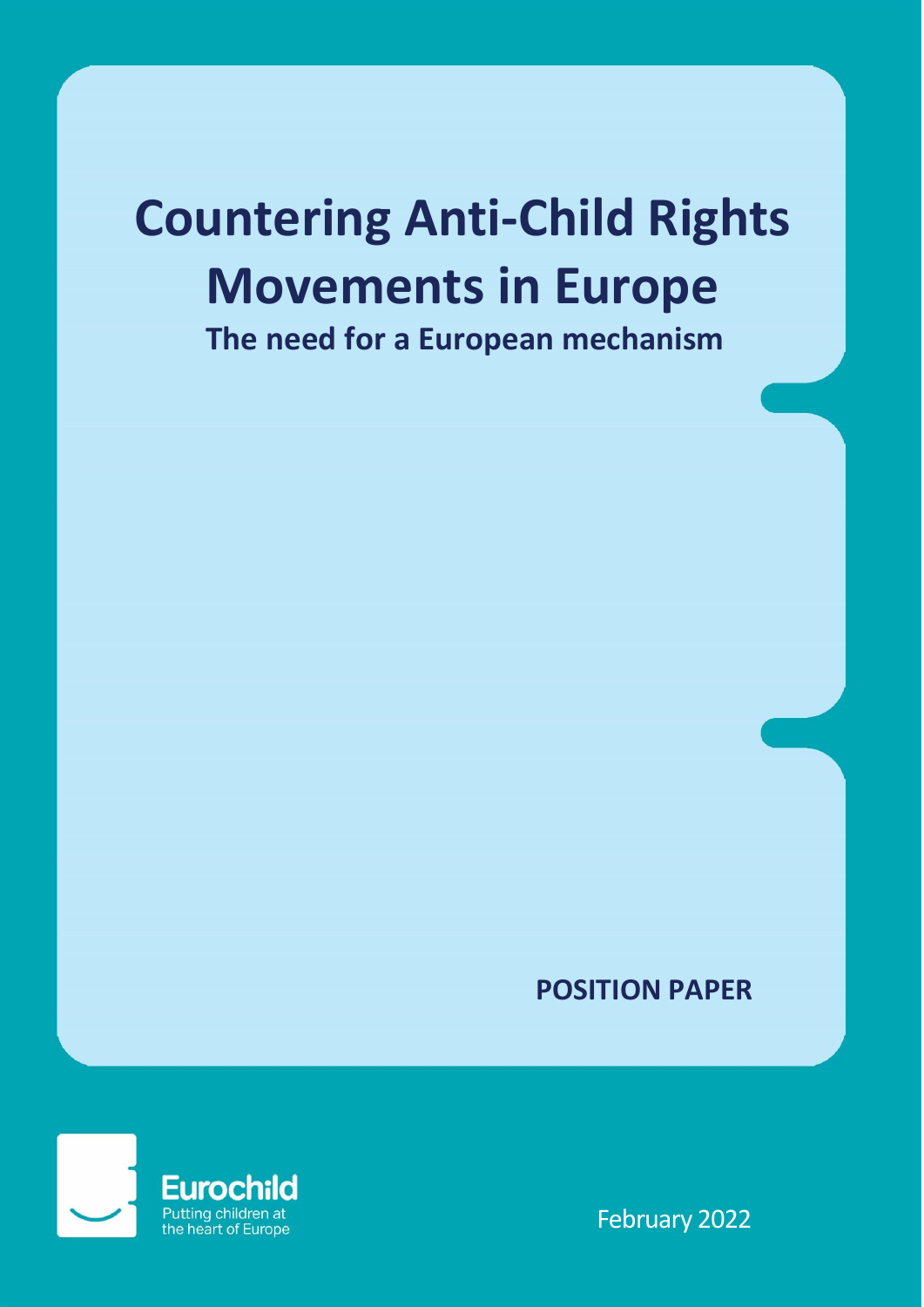#### **About Eurochild**



Eurochild advocates for children's rights and well-being to be at the heart of policymaking. We are a network of organisations working with and for children throughout Europe, striving for a society that respects the rights of children. We influence policies, build internal capacities, facilitate mutual learning and exchange practice and research. The United Nations Convention on the Rights of the Child is the foundation of all our work.

#### **Eurochild AISBL**

Avenue des Arts 7/8, 1210 Brussels Tel. +32 (0)2 511 70 83 Fax +32 (0)2 511 72 98 [info@eurochild.org](mailto:info@eurochild.org) – [www.eurochild.org](file://///eurochild-srv3/public/Admin/06.%20POLICY%20DEVELOPMENT/07.%20EU%20Institutions%20-%20lobbying/Commission/2014-2019/Investment%20Plan/Eurochild_position/www.eurochild.org)

**For more information, contact: Mieke Schuurman** Senior Policy Advisor Children's Rights & Safeguarding, Eurochild Mieke.Schuurman@eurochild.org

This publication has been produced with the financial support of the European Programme for Employment and Social Innovation (EaSI) 2014-2020. For further information please consult http://ec.europa.eu/social/easi. The views expressed by Eurochild do not necessarily reflect the position or opinion of the European Commission.



© Eurochild 2015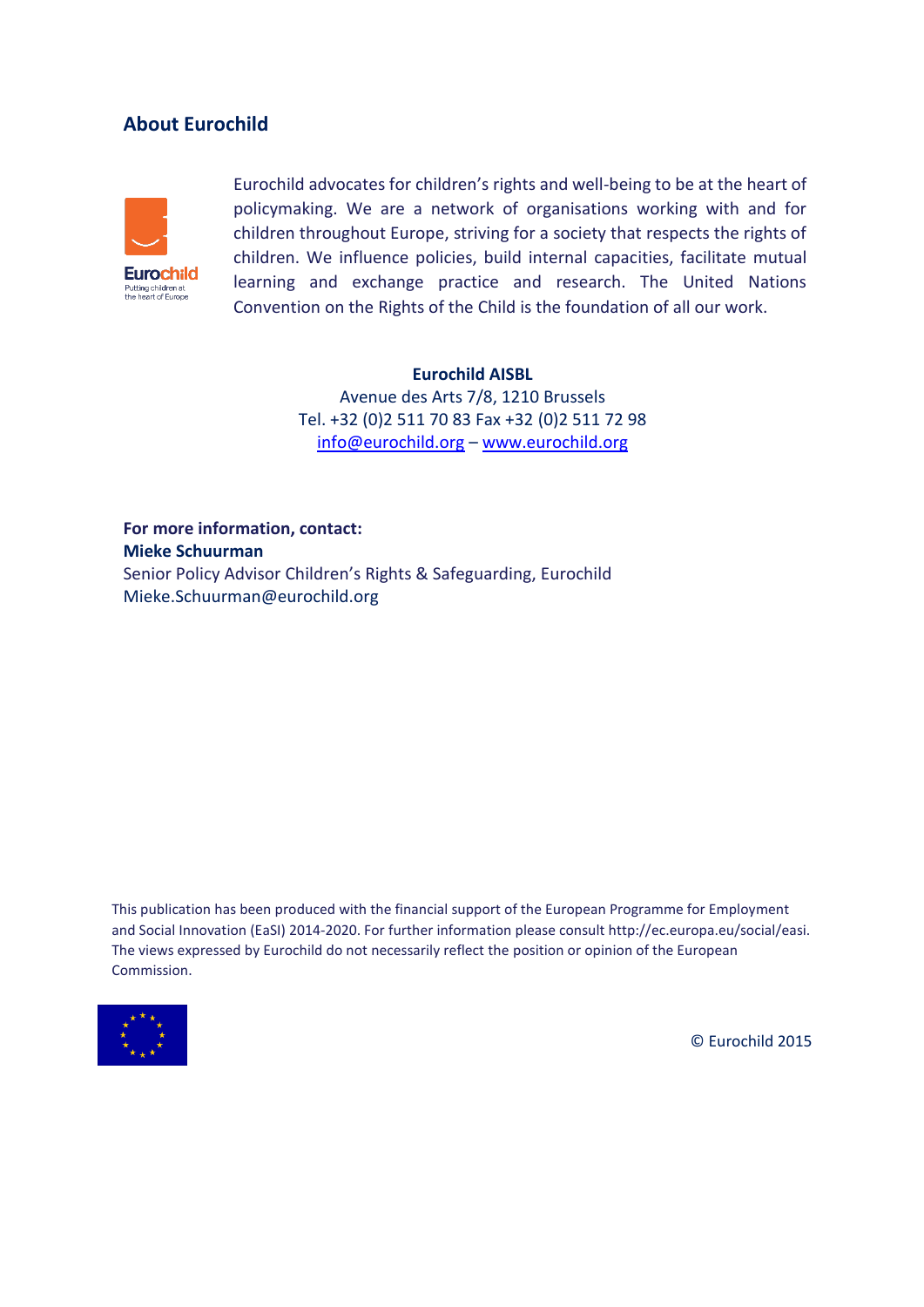#### **SUMMARY**

Anti-rights groups are non-state groups that position themselves as part of civil society but attack fundamental and universal human rights. They typically campaign against the rights of excluded groups – women, children and young people, LGBTQI+ people, religious minorities, ethnic and racial minorities, migrants and refugees. Consequently, civil society that defends the rights of those groups comes under attack as well. In this paper, Eurochild explores the possibility of founding a European mechanism that protects human rights, with a specific focus on children's rights and children's rights defenders.

### **Countering Anti-Child Rights Movements in Europe**

#### **The need for a mechanism to counteract anti-child rights movements**

Anti-rights groups are non-state groups that position themselves as part of civil society but attack fundamental and universal human rights. They typically campaign against the rights of excluded groups – women, children and young people, LGBTQI+ people, religious minorities, ethnic and racial minorities, migrants and refugees. Consequently, civil society that defends the rights of those groups comes under attack as well. Anti-rights groups are impacting directly on people's lives and civic space<sup>1</sup>.

The need for a mechanism to monitor and counteract this trend is paramount. As institutions with respective mandates on human rights, including children's rights, it is essential that the European Union (EU) and the Council of Europe (CoE) work together to address this growing challenge. To make such a mechanism a reality as soon as possible, the EU and CoE should explore the possibility of including the monitoring of anti-child rights movements and activities within existing mechanisms at European level.

Eurochild, its members and other children's rights organisations<sup>2</sup> have voiced concerns about anti-child rights movements in several countries across Europe. Nonetheless, these movements have gained significant support, using social media to amplify their messages spreading misinformation and 'fake news'.

Attacks from anti-child rights movements have taken different forms:

<sup>1</sup> CIVICUS (2019) *[Against the Wave. Civil society Responses to Anti-Rights Groups](https://www.civicus.org/documents/reports-and-publications/action-against-the-anti-rights-wave/AgainstTheWave_Full_en.pdf)*

<sup>&</sup>lt;sup>2</sup> CIVICUS (2019) 'Anti-[child rights groups are making up stories to convince the public'](https://www.civicus.org/index.php/media-resources/news/interviews/4157-child-rights-anti-child-rights-groups-are-making-up-stories-to-convince-the-public)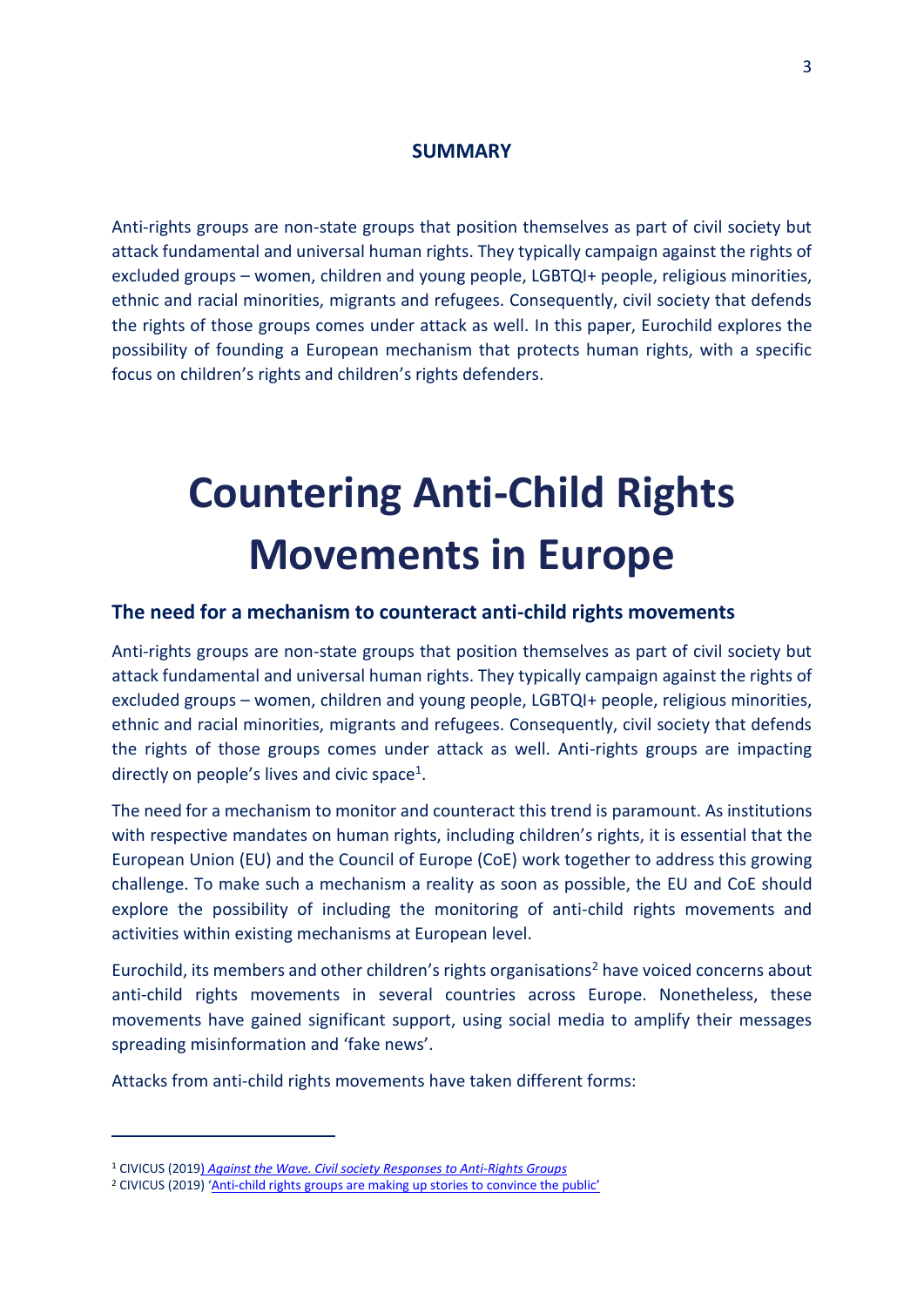- Children human rights defenders are targeted for their human rights activities and for speaking out;
- Children have reported<sup>3</sup> being subject to adverse experiences such as heckling, interruption, being joked about, belittled or insulted when speaking about children's rights;
- Children's rights are denounced as being against the family and 'traditional family values' and seen as undermining parents' rights;
- Well-known public figures are part of anti-child rights movements;
- The supposed wellbeing of children is used as a cover to oppose rights and protections for girls, women and LGBTQI+ people and block efforts to protect and advance sexual and reproductive rights;
- Organisations working on children's rights including children's rights bodies and experts such as the UN Committee on the Rights of the Child - are attacked and undermined;
- Laws, strategies and initiatives to further children's rights are opposed, blocked or repealed.

<sup>3</sup> Eurochild and RAND Europe (2021) *[Study on child participation in EU political and democratic life](https://ec.europa.eu/info/sites/default/files/child_participation_final_raport_revised_28.04.2021_final_web_pdf.pdf)*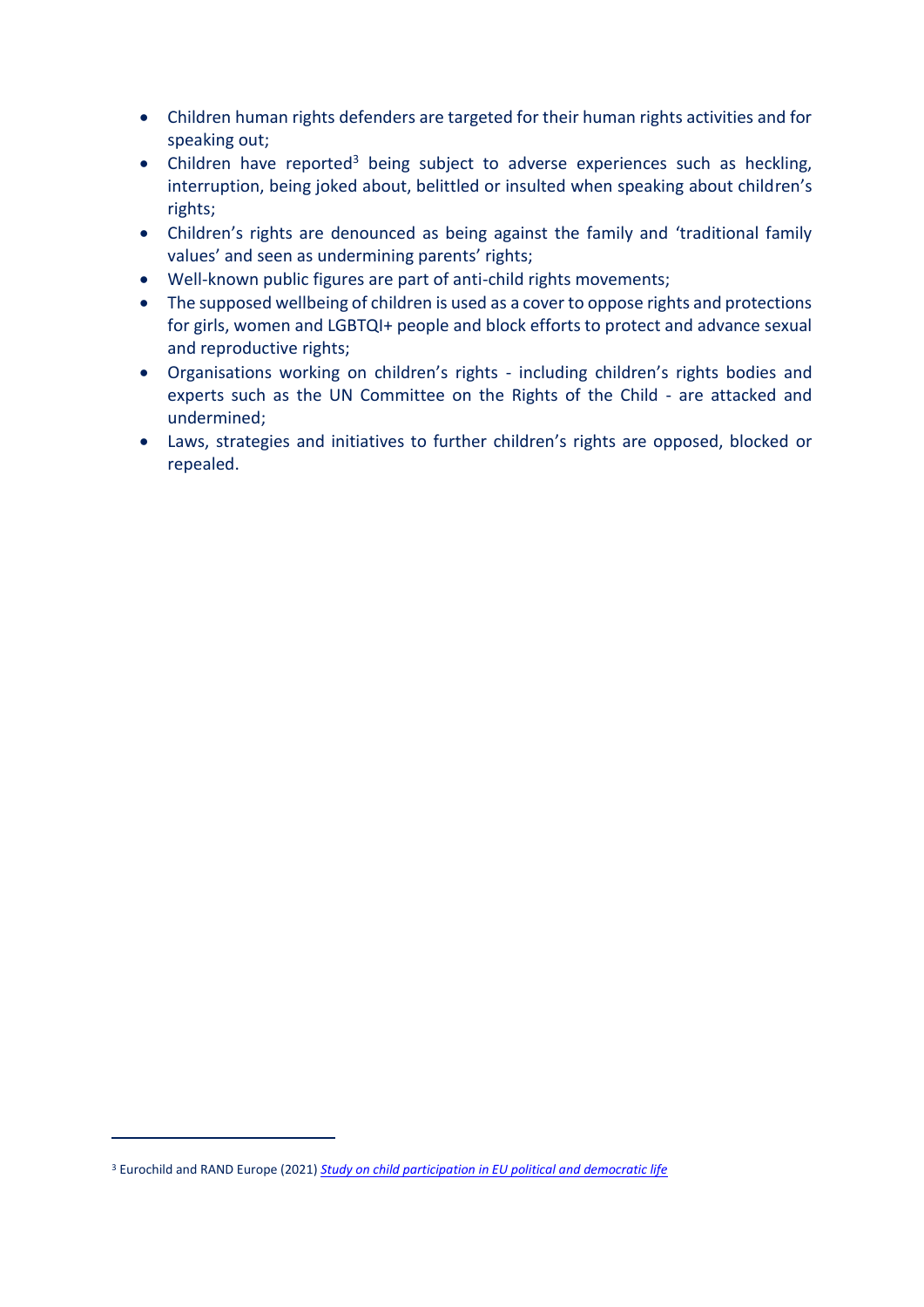## **Evidence of anti-child rights activity and why cooperation is needed to counter this**

### **Protection of Traditional Family Rights**

- $\triangleright$  Under the banner of protecting family rights, child rights opponents have also targeted the **UN Committee on the Rights of the Child**. In 2014, the FamilyPolicy.ru group issued a 97-page report to delegitimise the Committee, calling into question its core functions and calling on states to denounce the Convention.
- $\triangleright$  Initiatives on the protection of 'traditional family values' are brought to the UN Human Rights Council<sup>4</sup>, undermining the rights of LGBTQI+ children and parents.
- $\triangleright$  Opposition to the ratification of the Istanbul convention from several countries, presenting the Convention as contrary to 'traditional family values' and threatening children's wellbeing<sup>5</sup>.
- $\triangleright$  In December 2020, the Hungarian Parliament adopted a law that strips non-married couples of the right to adoption and two constitutional amendments that further restrict the rights of LGBTQI+ children and parents<sup>6</sup>. In 2021, the Hungarian Parliament adopted amendments<sup>7</sup> to various laws that contravene the rights of the child and stigmatise LGBTQI+ persons, using child protection as an excuse to curtail the rights of children.
- In January 2021, a **Latvian** right-wing political grouping submitted a draft law regarding an amendment to the Constitution, which intends to define the concept of family as a union between a male and a female person<sup>8</sup>.
- In **Poland**, MPs voted in favour of proposed new legislation whereby extra-curricular activities by NGOs in schools would need to be approved by a government-appointed supervisor. The ruling conservative party claims the law is needed to protect children<sup>9</sup>. The Commissioner for Children's Rights has echoed the government in criticising what they call "LGBTQI+ ideology" and has spoken out against sex educators in schools claiming they target "unstable" children<sup>10</sup>.
- The **Serbian** Government has proposed that the Family Law will ensure a total ban of corporal punishment of children. However, several well-known public figures, openly support corporal punishment towards children as a way of proper upbringing of a

1

<sup>4</sup> The Conversation, *United Nations under pressure to protect ['traditional](https://theconversation.com/united-nations-under-pressure-to-protect-traditional-families-over-individual-rights-31757) families' over individual rights,* September 2014

<sup>5</sup> The Advocates for Human Rights, *[A Roll Back for Human Rights: The Istanbul Convention Under Attack,](https://www.theadvocatesforhumanrights.org/News/Index?id=258)* December 2021 <sup>6</sup> Amnesty International, *[Hungary: Dark day for LGBTI community as homophobic discriminatory bill and constitutional](https://www.amnesty.org/en/latest/news/2020/12/hungary-dark-day-for-lgbti-community-as-homop)  [amendments are passed,](https://www.amnesty.org/en/latest/news/2020/12/hungary-dark-day-for-lgbti-community-as-homop)* Dec. 2020

<sup>7</sup> Eurochild, *[New Hungarian legislation not only fails to protect children, it puts them at greater risk of harm,](https://www.eurochild.org/news/new-hungarian-legislation-not-only-fails-to-protect-children-it-puts-them-at-greater-risk-of-harm/)* June 2021 <sup>8</sup> *[National Alliance wants Constitution of Latvia to strictly define 'family'](https://eng.lsm.lv/article/politics/saeima/national-alliance-wants-constitution-of-latvia-to-strictly-define-family.a388009/)*, January 2021

<sup>9</sup> Euronews, *[Poland: MPs back control of schools to stop threats to children's morals](https://www.euronews.com/2022/01/14/poland-mps-back-control-of-schools-to-stop-threats-to-children-s-morals)*, January 2022

<sup>10</sup> Notes f**r**om Poland, *Y[oung Poles urgently need improved mental health care, warns children's rights commissioner](https://notesfrompoland.com/2020/11/27/young-poles-urgently-need-improved-mental-health-care-warns-childrens-rights-commissioner/), November 2020*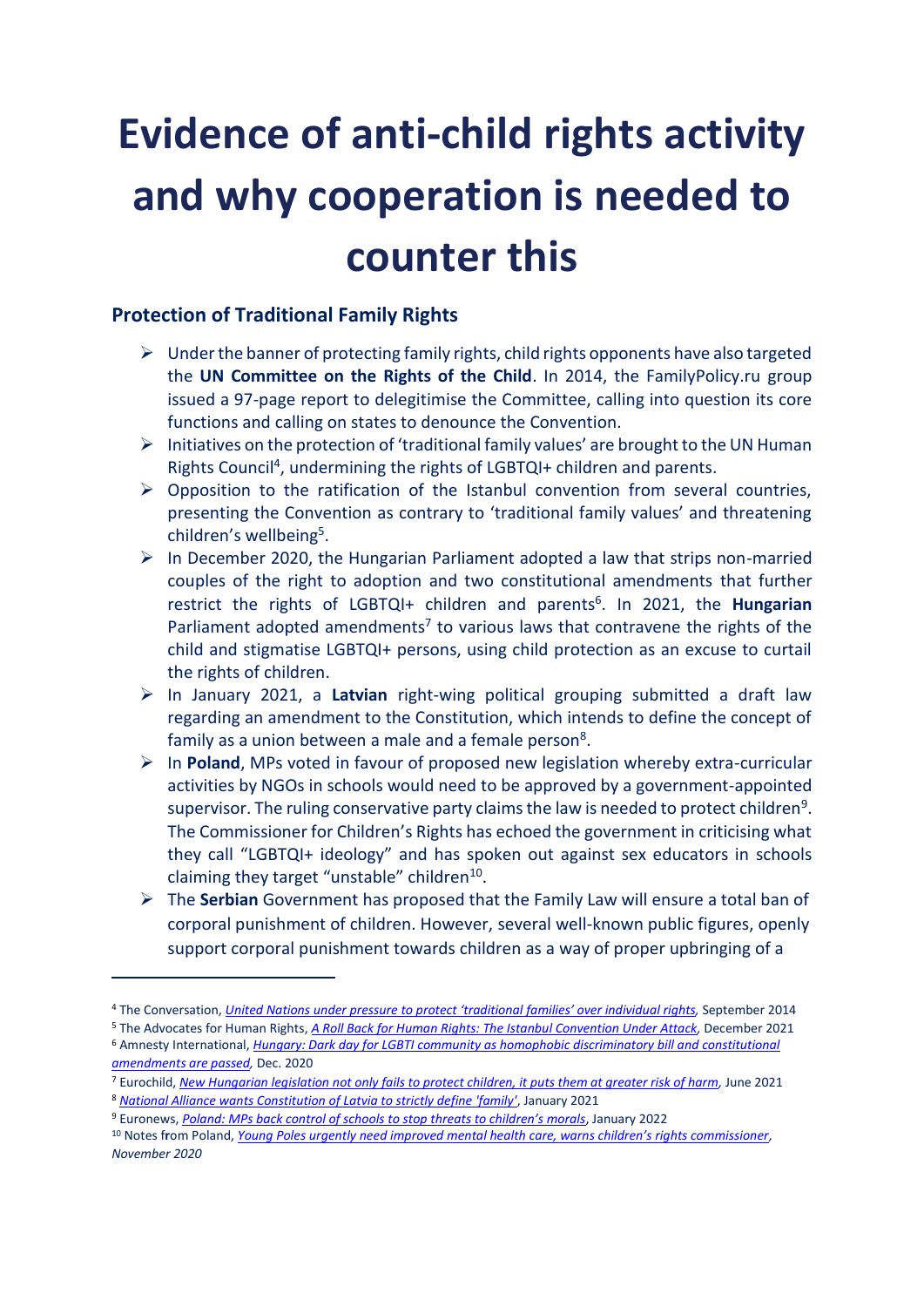child and a valid mechanism for changing a child's behaviour. Their main argument is that such actions from the government represent direct interference and involvement in family issues that should be considered private. Some of these wellknown public figures have many followers on social media or appear as guests in TV shows on public channels.

### **Hate Speech against specific groups of children**

- In **Spain**, some extreme right-wing political parties have used the situation of unaccompanied migrant children as a controversial issue by linking them with delinquency in their political campaigns, placing advertising that spreads messages of racism in public spaces, such as the Madrid subway. They have proposed the expulsion of these children from Spanish territory. This would be a violation of the UNCRC. Some extreme right-wing political party leaders have also proposed that Spain withdraw from the UNCRC to remove the need to respect the rights of unaccompanied migrant children.
- $\triangleright$  Migrant children living under the protection system in institutions are particularly vulnerable in **Spain**. Demonstrations against these children have been organised and took place in front of these centres. Similarly, in **Serbia,** members of the organisation "*No Surrender of Kosovo and Metohija*" with black hoods on their heads, intercepted smaller groups of migrants in Belgrade. These public patrols shared leaflets to the migrant population, exchanging information that they have restricted movements close to migrant centres. From 22:00 until 6:00, migrants are not allowed to be on the street. Migrants were openly threatened with punishment if they did not comply with these rules. Since there are many children and minors in the migrant population, many of them unaccompanied, these threats also included them. Many situations involved physical violence, and many of those situations were recorded by camera to set an example for the others. The government's answer to this is not clear and inconclusive<sup>11</sup>.
- In **Spain**, LGBTQI+ children have been targeted by hate crimes and by measures that allow parents to permit which human rights workshops their children can attend, as they are concerned that workshops on sexuality education and citizenship could indoctrinate their children.

### **Disinformation Campaigns**

.

 $\triangleright$  The QUanon conspiracy theory, originating in the US and famous for spreading fake news on child trafficking, is gaining ground in Europe<sup>12</sup>. Children are often instrumentalised and used in disinformation discourses, e.g. claiming that vaccines "turn children gay or trans".

<sup>11</sup> <https://www.bbc.com/serbian/cyr/srbija-51761864>

<sup>12</sup> Politico, *QAnon [goes European Populists, protesters, conspiracy theorists: How Europe is embracing America's latest](https://www.politico.eu/article/qanon-europe-coronavirus-protests/)  [export](https://www.politico.eu/article/qanon-europe-coronavirus-protests/),* October 2021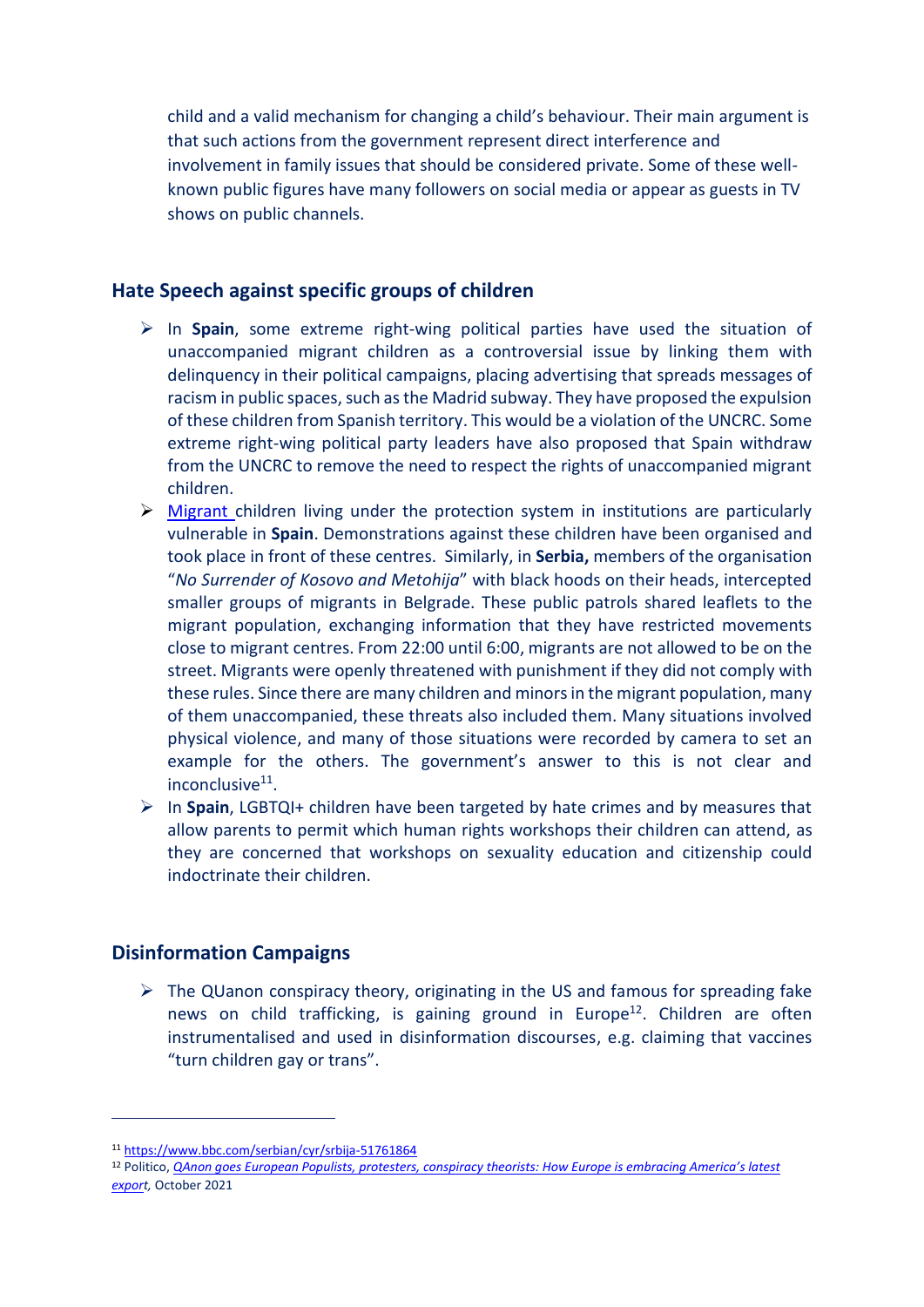- $\triangleright$  In **Hungary,** the CitizenGo organisation<sup>13</sup> is very active. It is a global community of active citizens who work together, using online petitions and action alerts as a resource to defend and promote '**life, family, and liberty'**. Its headquarters are in Madrid. It encourages citizens to sign petitions against LGBTQI+ rights and so-called 'harmful sexual education' at schools.
- In **Serbia,** a newly formed association called "*The knights of the order of the dragon*" is claiming as its main goal the protection of children, but in practice disputes children's right to participation and denies the concept of children's rights in general: "we gave them too many rights, and what about responsibilities". They do not share facts but unverified information. There is a threat that they can mislead the public, in particular about the necessity of the Child Rights Law, currently in the making.
- $\triangleright$  Those opposing gender-based rights manufacture threats to children's welfare and safety and manipulate public opinion to create 'moral panic' to suppress human rights and women's, LGBTQI+ and sexual and reproductive rights. For example, such gender-restrictive groups in **Bulgaria** have successfully blocked the ratification of the Istanbul Convention, as well as several Comprehensive Sexual Education (CSE) initiatives, and the implementation of the National Strategy for the Child and the Social Services Act<sup>14</sup>.

### **Strategic litigation to combat disinformation campaigns**

 In **Bulgaria**, six lawsuits have been filed on behalf of Mr George Bogdanov and/or the National Network for Children (NNC) since 2019 in connection with part of the ongoing disinformation campaigns on behalf of right-wing leaders in the country. For several years, a systematic disinformation campaign has been underway in Bulgaria, aimed at denigrating civil society organisations in the NGO sector that profess Euro-Atlantic values and advocate for the rights of various vulnerable groups. Since NNC is the largest group of NGOs working with and for children and families, they and their director have become the main target for disinformation attacks on behalf of rightwing leaders.

<sup>13</sup> [https://www.citizengo.org](https://www.citizengo.org/)

<sup>14</sup> Global Philanthropy Project and Elevate Children Funders Group, *Manufacturing [Moral Panic: Weaponizing Children to](https://globalphilanthropyproject.org/2021/03/24/manufacturing-moral-panic/)  [Undermine Gender Justice and Human Rights,](https://globalphilanthropyproject.org/2021/03/24/manufacturing-moral-panic/)* March 2021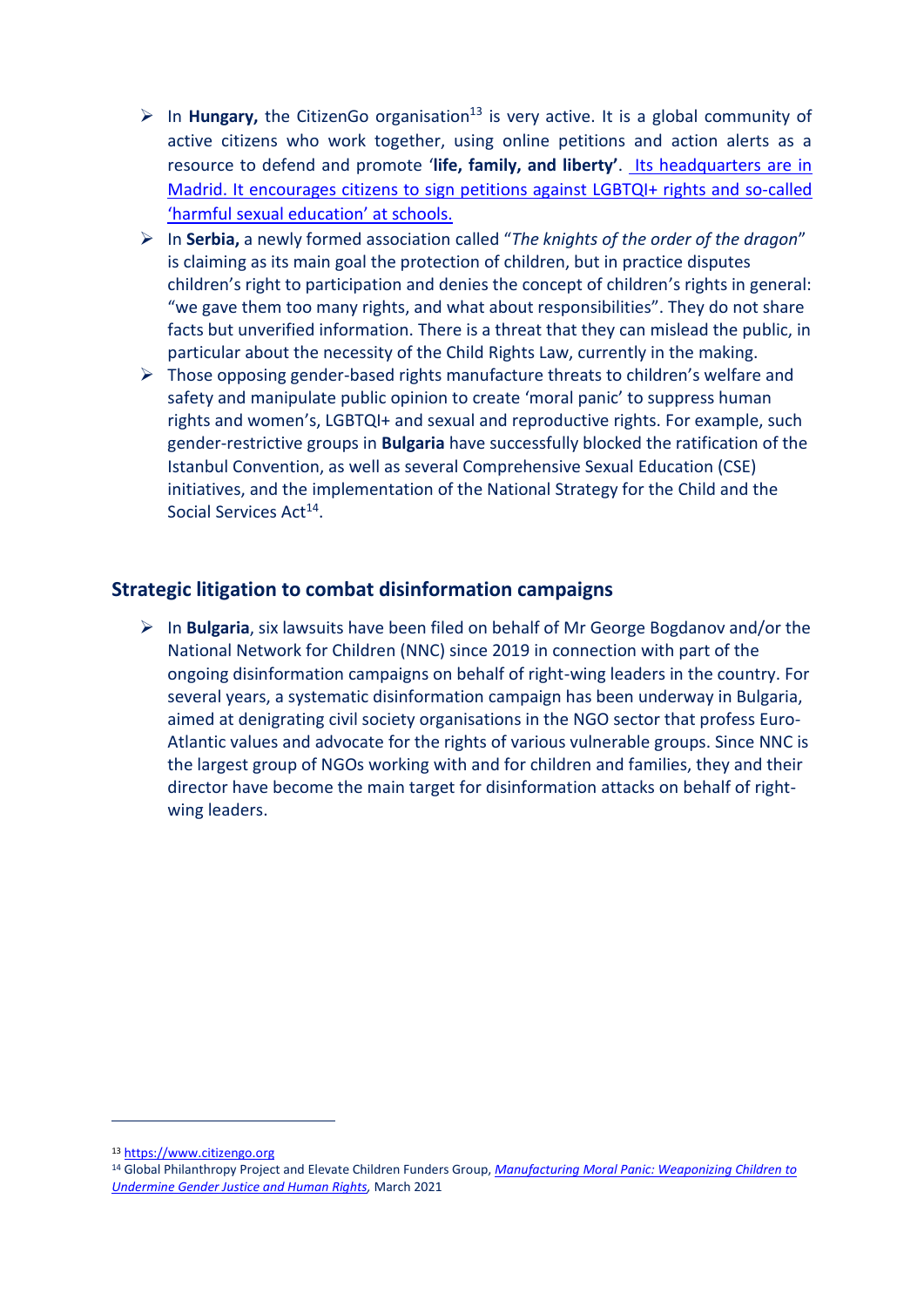### **The role of collaborative mechanisms in the EU and Europe**

Attacks on human rights and human rights defenders – including those upholding and defending children's rights – are not new. In response, mechanisms<sup>15</sup> at the national, regional and international levels have been created to support and protect those who defend human rights. For example, at EU level, ProtectDefenders.eu provides a mechanism to protect human rights defenders at risk for their activities worldwide. This mechanism is led by a consortium of human rights organisations and funded by the European Instrument for Democracy and Human Rights. However, such mechanisms do not have a specific child rights focus, despite the growing role of children human rights defenders. There is no specific mechanism to monitor and counteract anti-child rights movements in Europe and their harmful rhetoric and actions.

Such a mechanism could serve several functions, depending on capacity and resources. It could:

- **Monitor and document** anti-child rights discourse and actions at the European level;
- **Sound the alert** on activities that threaten children's rights work and those working in defence of children's rights, including children human rights defenders;
- **Provide a platform** (a safe space) for children's rights organisations and defenders to share experiences and evidence of anti-child rights activities they face and possible ways to counteract them;
- **Support organisations and individuals at risk** from anti-child rights movements. This could include signposting to other organisations that support individuals at risk and publicly denouncing anti-child rights rhetoric or actions;
- **Support collaboration between European institutions and UN human rights bodies** to counteract misinformation and attacks from anti-child rights movements;
- **Promote collaboration and sharing of information and expertise** between those working on children's rights, including children human rights defenders, and other human rights actors (e.g. organisations working on women's rights, disability rights, refugees and migrants' rights, LGBTQI+ rights).

<sup>15</sup> For example: [The Observatory for the Universality of Rights](https://www.oursplatform.org/the-project/) (OURS) coordinated by the Association for Women's Rights in Development (AWID)